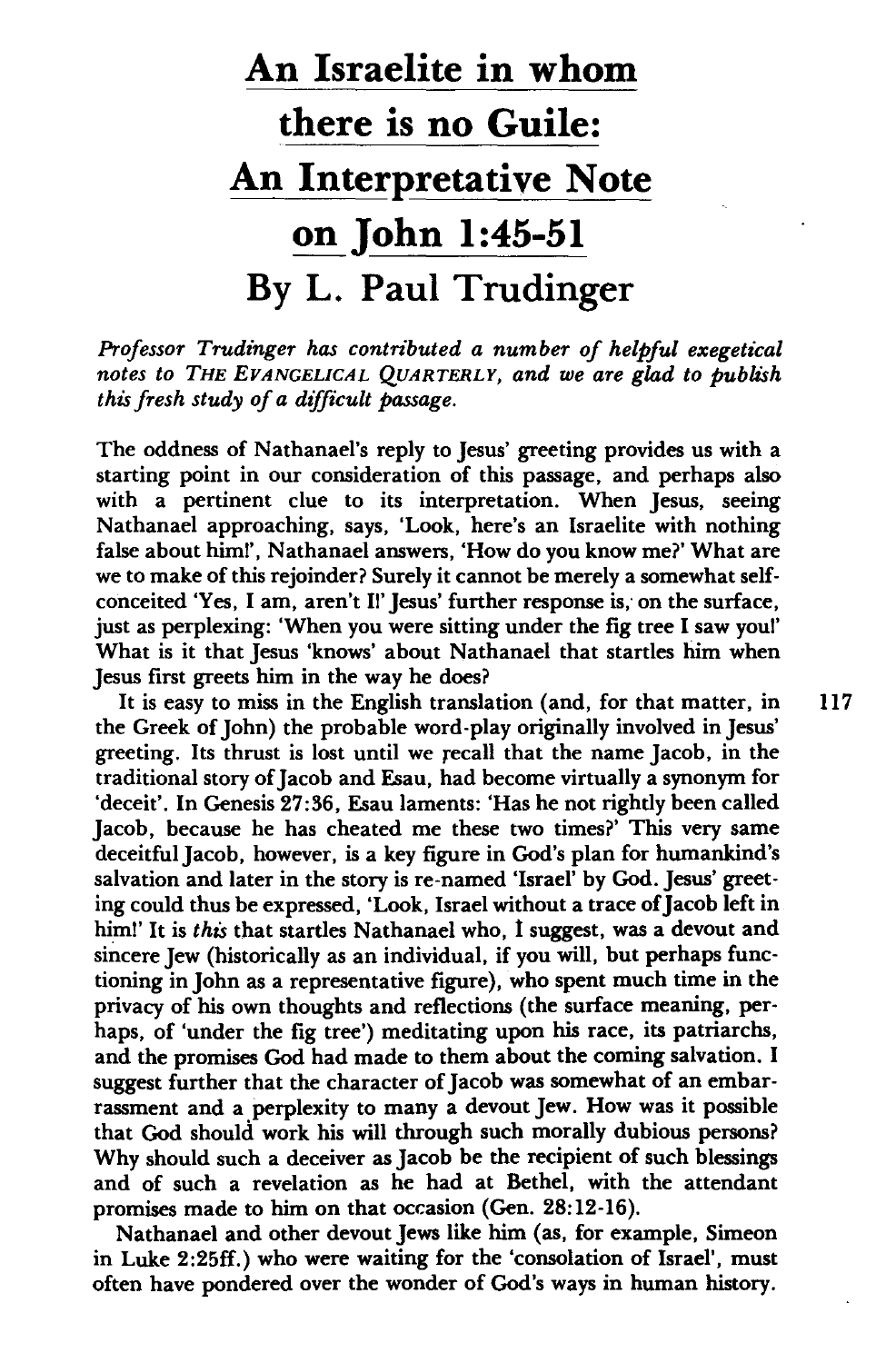How could Israel's salvation be revealed while so much of the old Jacob' was still evident in the nation's life? One of john's aims seems to be to convey the sense that Jesus had a sensitivity, a psychic insight that made him fully aware of what was going on in Nathanael's innermost thoughts and longings concerning Israel's salvation. 'How do you know me?', Nathanael says with surprise! Jesus replies, 'When you were under the fig tree I saw you.' Again, John is using a multi-faceted, manysplendoured metaphor. At its most obvious level, 'under one's fig tree' meant being at home,<sup>1</sup> with one's own thoughts. On a deeper level of meaning, however, 'under the fig tree' may mean 'when the fulfilment of Israel's history is revealed', that is, when Messiah comes. For not only is the fig tree a symbol for Israel, but as the Synoptic references to it indicate,<sup>2</sup> it is spoken of with reference to Israel's fruitfulness in the New Age. The prophet Micah also so describes Israel in the day of salvation, when every man beneath his vine and fig tree shall live in peace.<sup>3</sup> A further meaning of the phrase, quite possibly known to John, and if so most applicable to Jesus' encounter with Nathanael, is set forth in the later rabbinical literature, where 'under the fig tree' is the recom-118 mended place for the devout Jew to study the Torah.<sup>4</sup> We should keep all of this in mind, since John shows a special penchant for words and phrases with multi-faceted, polyvalent meanings. But to return to our central theme.

Nathanael, we suggest, is contemplating the fulfilment of Israel's history and thinking in particular about the patriarch Jacob who was privileged to be brought to the very gate of heaven.<sup>5</sup> We have suggested further that Nathanael is reflecting upon the fact that when Messiah does come he will lead Israel into the kingdom of heaven, but that Israel would need to be cleansed of every trace of deceit (Jacob) before Messiah could appear. Israel would 'see God' (another word-play on the name 'Israel' likely to be known to John)<sup>6</sup>, when she is 'pure in heart', without guile.<sup>7</sup> Nathanael could only think of Messiah in glorious, grand terms. That is why he was so scornful when Philip announced that he had found the Messiah and that he was none other than Jesus of Nazareth! What? How could God do this to Israel? How could some in-

<sup>&</sup>lt;sup>1</sup> As, for example, in 1 Kings 4:25.

<sup>!</sup> See Luke 13:6-9; Matthew 21: 14ff.

<sup>5</sup> Micah 4:4.

<sup>4</sup> Thus Rabbi Aqiba in Ecclesiastes Rabbah 5:15.

<sup>5</sup> Genesis 28: 17.

<sup>6</sup> Erroneously construing ·Israel' as 'the man who *sees* God'. Thus Philo, *De Mutatione Nominum, 81.* 

<sup>7</sup> *Cf* Matthew 5:8.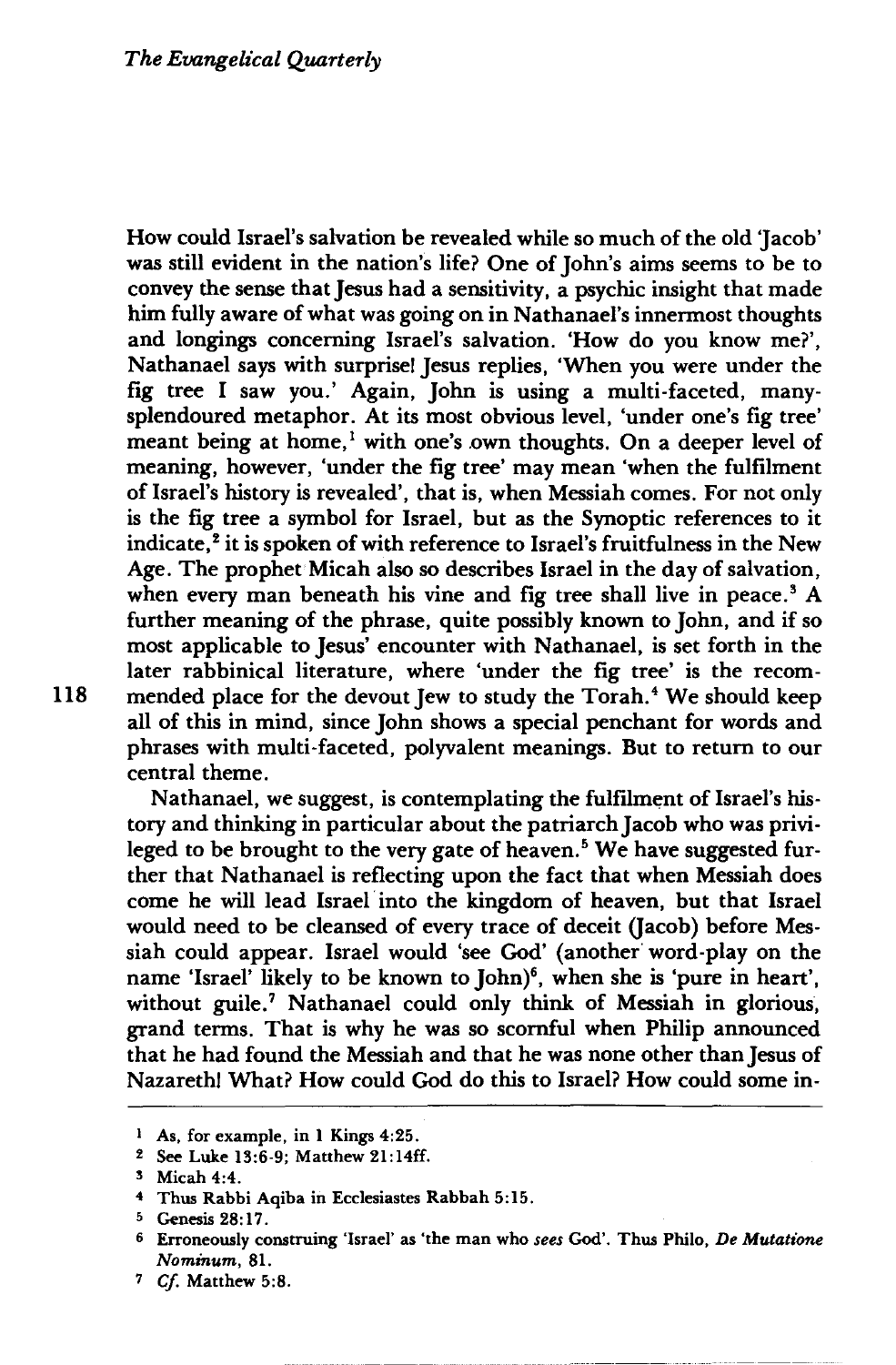significant, out-of-the-way village in Galilee be the locale of God's glorious fulfilment of Israel's history? 'Can any good thing come out of Nazareth?'

As the dialogue progresses, however, Nathanael becomes convinced of Jesus' Messiahship and confesses him to be 'Son of God' and 'King of Israel'. The ground for this conviction appears to lie in the fact of Jesus' insight into Nathanael's deepest thoughts: 'Because I said, "I saw you under the fig tree" you believe, do you?' (John 1:50). Indeed, 'knowing the thoughts of men' was considered to be one of the expected accomplishments of the ideal King.<sup>8</sup> Jesus, however, will not let Nathanael go off with such an understanding of the grounds of his (Jesus') Messiahship. Here John brings his point home with subtlety but with great force as Jesus, in the final words of the encounter, takes up the Jacob theme again. Jesus' Messiahship will be demonstrated by his death on the Cross; this in John is Jesus' 'hour' of 'glory'. The Jacob story will be played out in Messiah's culminating work. The heavens will be opened and the angels will once again ascend and descend, as in the ancient Jacob saga, but this time upon the Messiah. The ladder (and let us recall that the ladder was a Roman instrument of torture), the link 119 between heaven and earth is now the Cross. The old folk carol expresses it most beautifully:

> Alleluia to Jesus who died on the tree, And has raised up a ladder of mercy for me. <sup>9</sup>

John repeatedly uses such phrases as Jesus' being 'lifted up', his 'hour' , his 'being glorified', when speaking of Jesus' death. It was 'when he had overcome the sharpness of death' that he 'opened the kingdom of heaven to all believers', as the *Te Deum* firmly asserts. It was when he died that the veil of the temple was rent and the way opened for all into God's presence.<sup>10</sup> One of the later rabbinical midrashim on the story of Jacob's dream (Gen. 28:12-13), that of Rabbi Yannai found in the Genesis Rabbah 68:18 and 69:3, which may embody a tradition known to John, speaks of the angels descending onto Jacob to awaken the true Israel within him. By his death on the Cross Jesus cleanses Israel of its guile, for here indeed is 'the Lamb of God that taketh away the sin of the world', 11 and by thus 'overcoming the sharpness of death' Jesus is raised to newness of life and humanity is awakened to life eternal. **•** 

<sup>8</sup> As in Wisdom 7:20.

<sup>&</sup>lt;sup>9</sup> 'Jacob's Ladder', No. 170 in University Carol Book (Brighton: H. Freeman and Co., 1961).

<sup>&</sup>lt;sup>10</sup> Luke 23:45.

<sup>11</sup> John 1 :29.